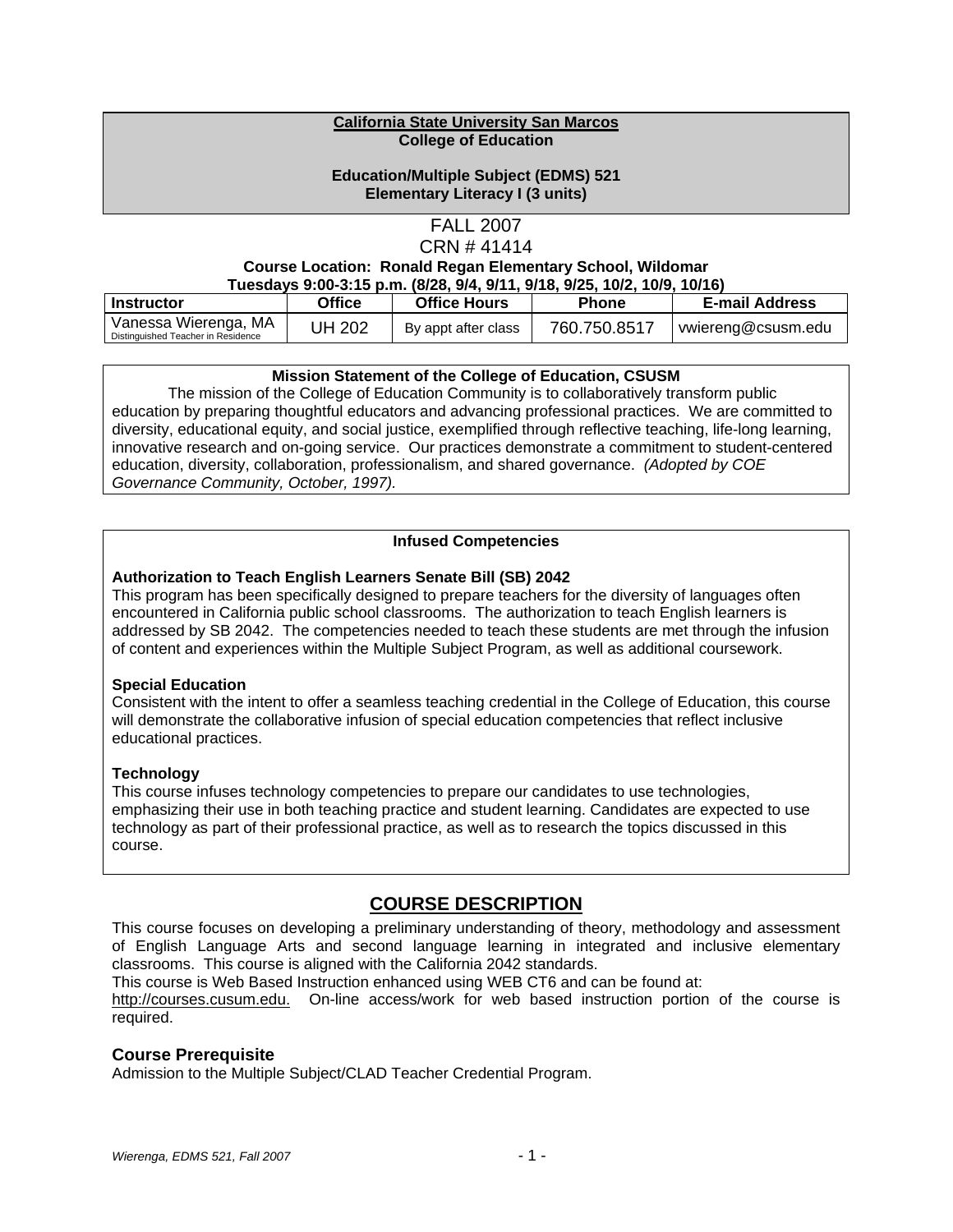# **Standards Alignment:**

The course objectives, assignments, and assessments have been aligned with the CTC standards for Multiple Subjects Credential. The following standards are a primary emphasis for this course:

Standard 3 – Relationship between theory and practice

Standard 4 – Pedagogical thought and reflective practice

Standard 5 – Equity, Diversity & Access

Standard 7 – Equity, Preparation to Teach Reading Language Arts

# **Course Objectives**

### **KNOWLEDGE—Teacher candidates will:**

- Gain an understanding of how a first and second language is acquired.
- Gain an understanding of the reading process and its relationship to thought, language and learning.
- Gain understanding of how to learn to read and write in first and second languages.
- Become familiar with current approaches to the teaching of reading and writing and the theoretical bases of such approaches.
- Become familiar with current approaches to the teaching of reading and writing in culturally and linguistically diverse elementary school classrooms.
- Become familiar with classroom diagnostic techniques and evaluation procedures.
- Become familiar with current approaches to the teaching of reading and writing to children with special learning needs.

### **SKILLS—Teacher candidates will:**

- Become sensitive observers of children's language using behaviors.
- Analyze children's reading/writing behavior as basis for making instructional decisions.
- Translate the results of formal and informal assessment of children's reading and writing behaviors into instructional plan.
- Develop the ability to select appropriate materials and instructional strategies to meet the individual needs of students.
- Learn how to organize the classroom for teaching, reading, and writing to culturally and linguistically diverse populations.

### **ATTITUDES AND VALUES—Teacher candidates will:**

- Develop an appreciation for the natural language abilities children possess for processing and producing print.
- Develop an appreciation for the need and value of integrating reading and writing into all areas of the curriculum.
- Affirm the importance of a rich environment for an effective language arts program.
- Develop a sensitivity to and appreciation for culturally and linguistically diverse learners.
- Develop a sensitivity to and appreciation for the importance of reading and writing for students' own personal and professional growth.
- Develop a respect for each student his/her abilities and background and the student's right to instruction that meets his/her individual needs.

### **COURSE REQUIREMENTS**

### **College of Education Attendance Policy**

Due to the dynamic and interactive nature of courses in the College of Education, all students are expected to attend all classes and participate actively. At a minimum, students must attend more than 80% of class time, or s/he **may not receive a passing grade** for the course at the discretion of the instructor. Individual instructors may adopt more stringent attendance requirements. Should the student have extenuating circumstances, s/he should contact the instructor as soon as possible. *(Adopted by the COE Governance Community, December, 1997)*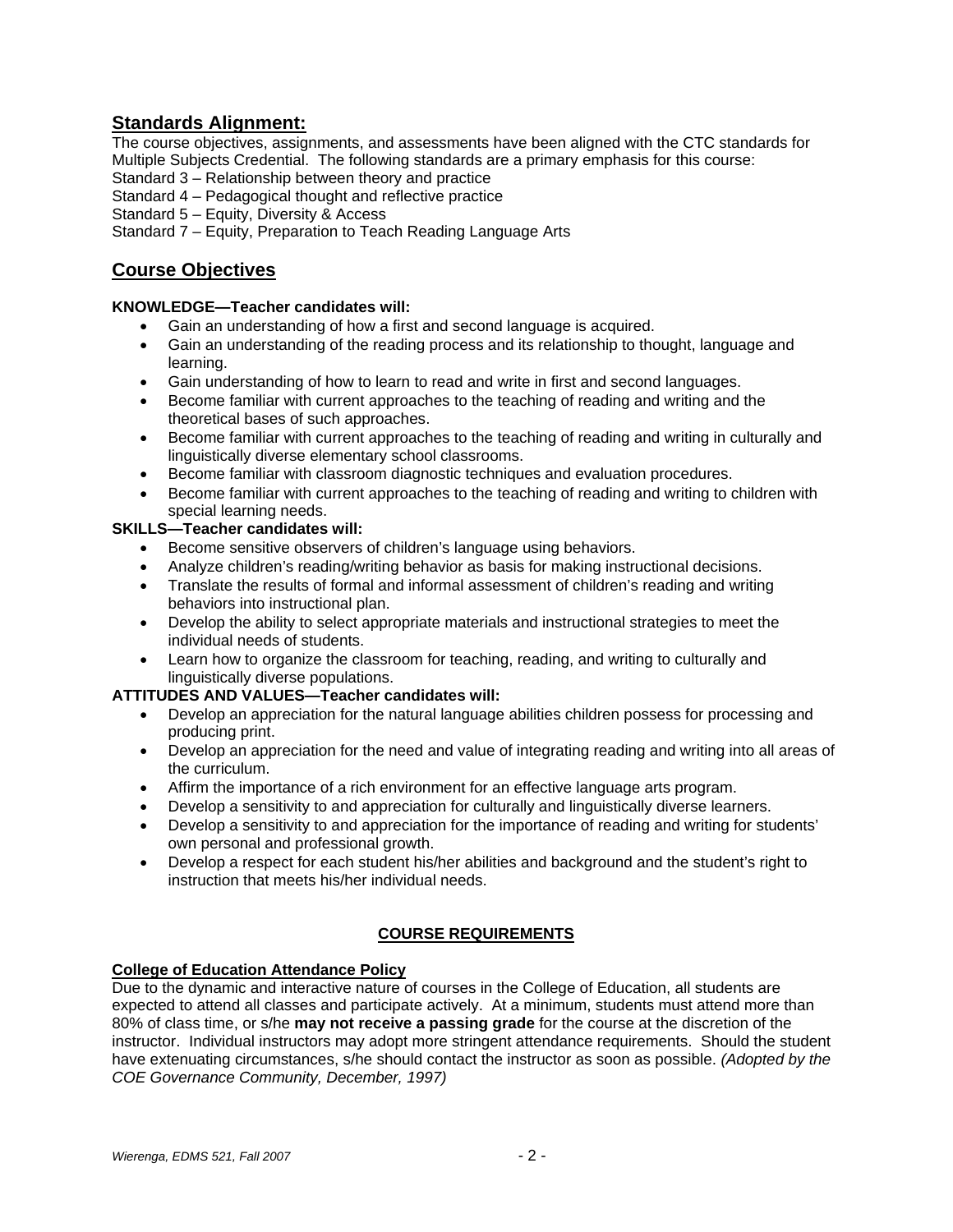### **Attendance and Participation**

The course deals with complex material processed in a variety of ways. Structured interactions, group processes, oral presentations, guided discussion of readings, and self-disclosure exercises are the norm. **Students are expected to have read assigned materials by the date indicated in the syllabus, and should be prepared to discuss readings individually or in variously structured groups.** The degree of your engagement in these processes forms the basis for points assigned. Due to the fast paced and highly interactive nature of the course, regular attendance and full participation are expected: teaching and learning is difficult (if not impossible) if one is not present for and engaged in the process. Therefore, the above College Attendance Policy is amplified as follows: *1. Missing more than 1 class meeting will result in the reduction of one letter grade. 2. Arriving late or leaving early on more than two occasions will result in the reduction of one letter grade. 3. Illness and emergency circumstances will be considered/negotiated on a case-by-case basis.* These measures should not be considered punitive, as students are expected to establish appropriate personal, academic and career-ladder priorities. Therefore these measures should be viewed as taking appropriate individual responsibility for one's own learning in a democratic, collaborative and reciprocal-learning environment.

#### **Unique Course Requirements: TPE Reflective Writing**

This course requires you to address TPE 1A and TPE 4 by completing course assignments. Completion of the course assignments will include submitting them in the appropriate format to your electronic portfolio. Assessment of each TPE is directly related to the assessment of your course assignments. You write summary reflections to be submitted, responded to, and archived via Task Stream.When the reflection is finalized, it will become a permanent record in your Task Stream Portfolio. Return to the TPE's at other points in your program to make modifications as your understanding deepens.

The following link will take you to the CSUSM COE website where you can get help creating your electronic portfolio: http://lynx.csusm.edu/coe/eportfolio/index.asp

This following is the Task Stream home page link where you will register for Task Stream and return to when working on your electronic portfolio: http://www.taskstream.com

### **Authorization to Teach English Learners**

This credential program has been specifically designed to prepare teachers for the diversity of languages often encountered in California public school classrooms. The authorization to teach English learners is met through the infusion of content and experiences within the credential program, as well as additional coursework. Students successfully completing this program receive a credential with authorization to teach English learners. (approved by CCTC in SB 2042 Program Standards, August 02)

### **Teacher Performance Expectations (TPE) Competencies**

This course is designed to help teachers seeking the Multiple Subjects Credential to develop the skills, knowledge, and attitudes necessary to assist schools and districts in implementing effective programs for students. The successful candidate will be able to merge theory and practice in order to realize a comprehensive and extensive educational program for all students. The following TPE's are primarily addressed in this course:

Primary Emphasis TPE 1a – Subject Specific Pedagogical Skills for MS Teaching TPE 4 – Making Content Accessible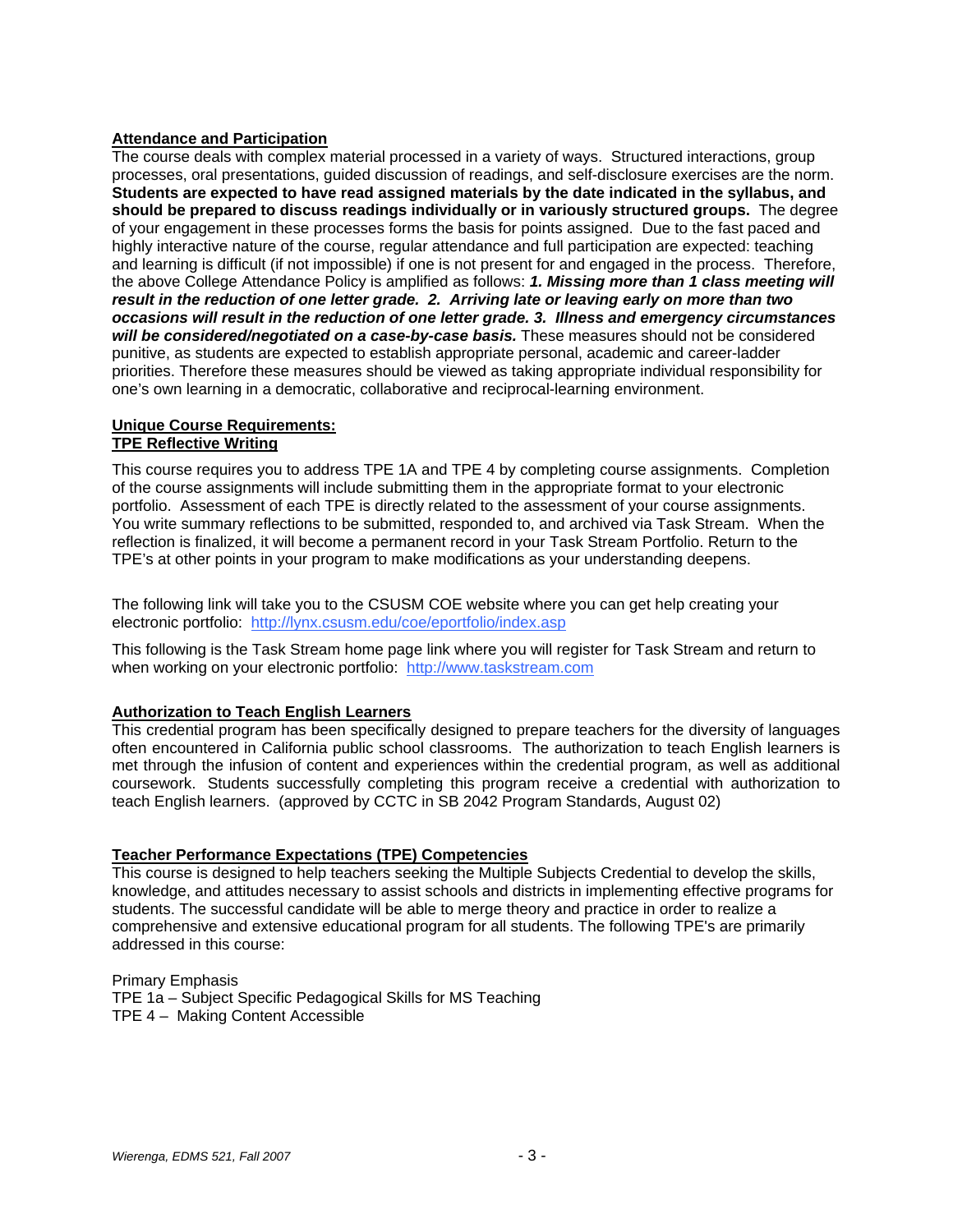### **GENERAL CONSIDERATIONS**

### **Outcomes and Standards**

The context for, and scope of this course is aligned with standards for the Cross-cultural Language and Academic Development (CLAD) endorsement, as articulated by the California Commission on Teacher Credentialing (CTC), and as approved by the faculty of the College of Education in development of the program approval documents. Further consideration has been given to the alignment of standards for multicultural education as articulated by the National Council for Accreditation of Teacher Education (NCATE), the Interstate New Teacher Assessment and Support Consortium (INTASC), and the National Board for Professional Teaching Standards (NBPTS). Emphasis is placed on learning outcomes (what you know and can demonstrate) rather than on inputs (putting in "seat time", meeting minimum criteria for assignments, checking off tasks and activities), and how these outcomes correspond to your potential to enhance student learning as a new teacher.

### **CSUSM Academic Honesty Policy**

"Students will be expected to adhere to standards of academic honesty and integrity, as outlined in the Student Academic Honesty Policy. All written work and oral assignments must be original work. All ideas/materials that are borrowed from other sources must have appropriate references to the original sources. Any quoted material should give credit to the source and be punctuated with quotation marks.

Students are responsible for honest completion of their work including examinations. There will be no tolerance for infractions. If you believe there has been an infraction by someone in the class, please bring it to the instructor's attention. The instructor reserves the right to discipline any student for academic dishonesty in accordance with the general rules and regulations of the university. Disciplinary action may include the lowering of grades and/or the assignment of a failing grade for an exam. assignment, or the class as a whole."

#### . **Appeals**

Every student has the right to appeal grades, or appeal for redress of grievances incurred in the context of any course. Disputes may be resolved informally with the professor, or through the formal appeal process. For the latter, consult Dr. P. Kelly, Associate Dean.

**Students with Disabilities Requiring Reasonable Accommodations** Every student has the right to equitable educational consideration and appropriate accommodation. Students having differing ability (mobility, sight, hearing, documented learning challenges, first language/English as a second language) are requested to contact the professor at the earliest opportunity. Every effort will be made to accommodate special need. Students are reminded of the availability of Disabled Student Services, the Writing Center, technology assistance in the computer labs, and other student support services available as part of reasonable accommodation for special needs students.

Students are approved for services through the Disabled Student Services Office (DSS). This office is located in Craven Hall 5205, and can be contacted by phone at (760) 750-4905, or TTY (760) 750-4909. Students authorized by DSS to receive reasonable accommodations should meet with their instructor during office hours or, in order to ensure confidentiality, in a more private setting.

**Writing:** In keeping with the All-University Writing Requirement, all 3 unit courses must have a writing component of at least 2,500 words (approximately 10 pages) which can be administered in a variety of ways. Writing requirements for this course will be met as described in the assignments.

#### **Plagiarism**

As an educator, it is expected that each student will do his/her own work, and contribute equally to group projects and processes. Plagiarism or cheating is unacceptable under any circumstances. If you are in doubt about whether your work is paraphrased or plagiarized see the Plagiarism Prevention for Students website **http://library.csusm.edu/plagiarism/index.html**. If there are questions about academic honesty, please consult the University catalog. All work submitted for this course should reflect students' efforts. When relying on supporting documents authored by others, cite them clearly and completely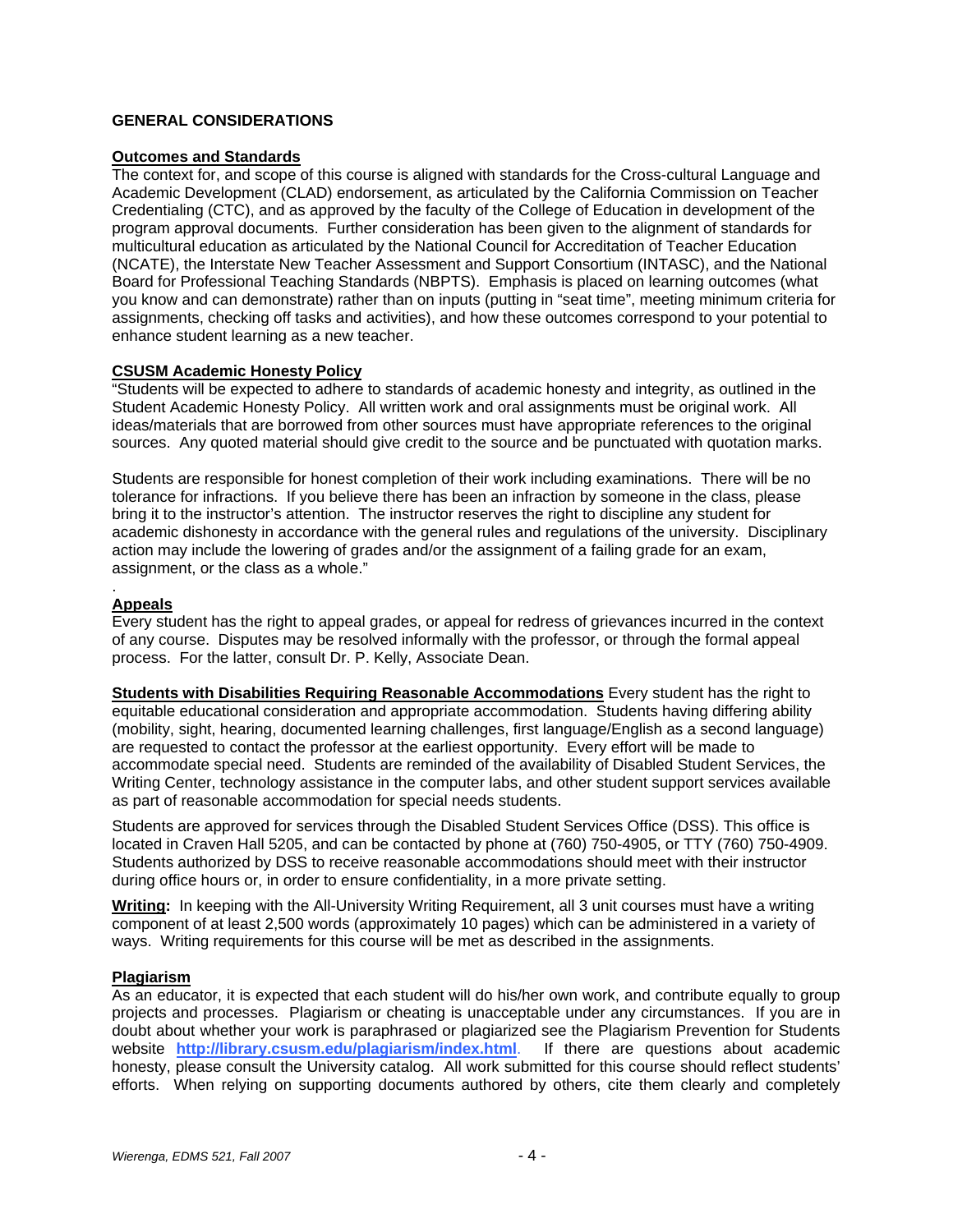using American Psychological Association (APA) manual, 5<sup>th</sup> edition. Failure to do so may result in failure of the course.

### **Electronic Communication Protocol (E-mail & Online Discussion Protocol)**

Email & On-Line Discussion Protocol: Electronic correspondence (e-mail and on-line discussion) is a part of your professional interactions. If you need to contact the instructor or other students, e-mail is often the easiest way to do so. It is my intention to respond to all received e-mails in a timely manner. Please be reminded that e-mail and on-line discussions are a very specific form of communication, with their own form of nuances and meanings. For instance, electronic messages sent with all upper case letters, major typos, or slang; often communicate more than the sender originally intended. With that said, please be mindful of all e-mail and on-line discussion messages you send, to your colleagues, to faculty members in the College of Education, or to persons within the greater educational community. All electronic messages should be crafted with professionalism and care.

Things to consider:

- Would I say in person what this electronic message specifically says?
- How could this message be misconstrued?
- Does this message represent my highest self?
- Am I sending this electronic message to avoid a face-to-face conversation?

In addition, if there is ever a concern with an electronic message sent to you, please talk with the author in person in order to correct any confusion.

All electronic messages should be crafted with professionalism and care. For more guidance see Core Rules of Netiquette at *http://www.albion.com/netiquette/corerules.html.*

### **COURSE REQUIREMENTS**

### **Required Texts**

- Johns, J. (2005). *Basic Reading Inventory: Pre-primer through grade twelve & early Assessments*. Dubuque, Iowa: Kendall-Hunt.
- Tompkins, G.E. (2006). *Literacy for the 21 Century: A Balanced Approach 4th Edition.* Prentice Hall.
- Zarrillo, J. J. (2005). *Ready for RICA: A test preparation guide for California's Reading instruction Competence Assessment*. Merrill prentice Hall. (packaged as one).
- California Department of Education. (1999). **Reading Language Arts Framework for California Public Schools: Kindergarten through grade twelve**. Available on-line.

**NOTE:** Assigned texts and readings **MUST** be brought to **ALL** class sessions.

**Other Materials:** You will need a composition book and 3x5 lined index cards for this course.

### **Grading Policy**

All students will come prepared to class; readings and homework assignments are listed on the dates on which they are due.

All required work is expected to be on time. One grade level will be deducted for each class meeting for which it is late (e.g., an "A" assignment that is submitted one class session late will be marked down to a "B"). Unless prior instructor approval is secured, assignments will not be accepted three class sessions after which they are due. Exceptions will be handled on a case-by-case basis, as determined by the instructor.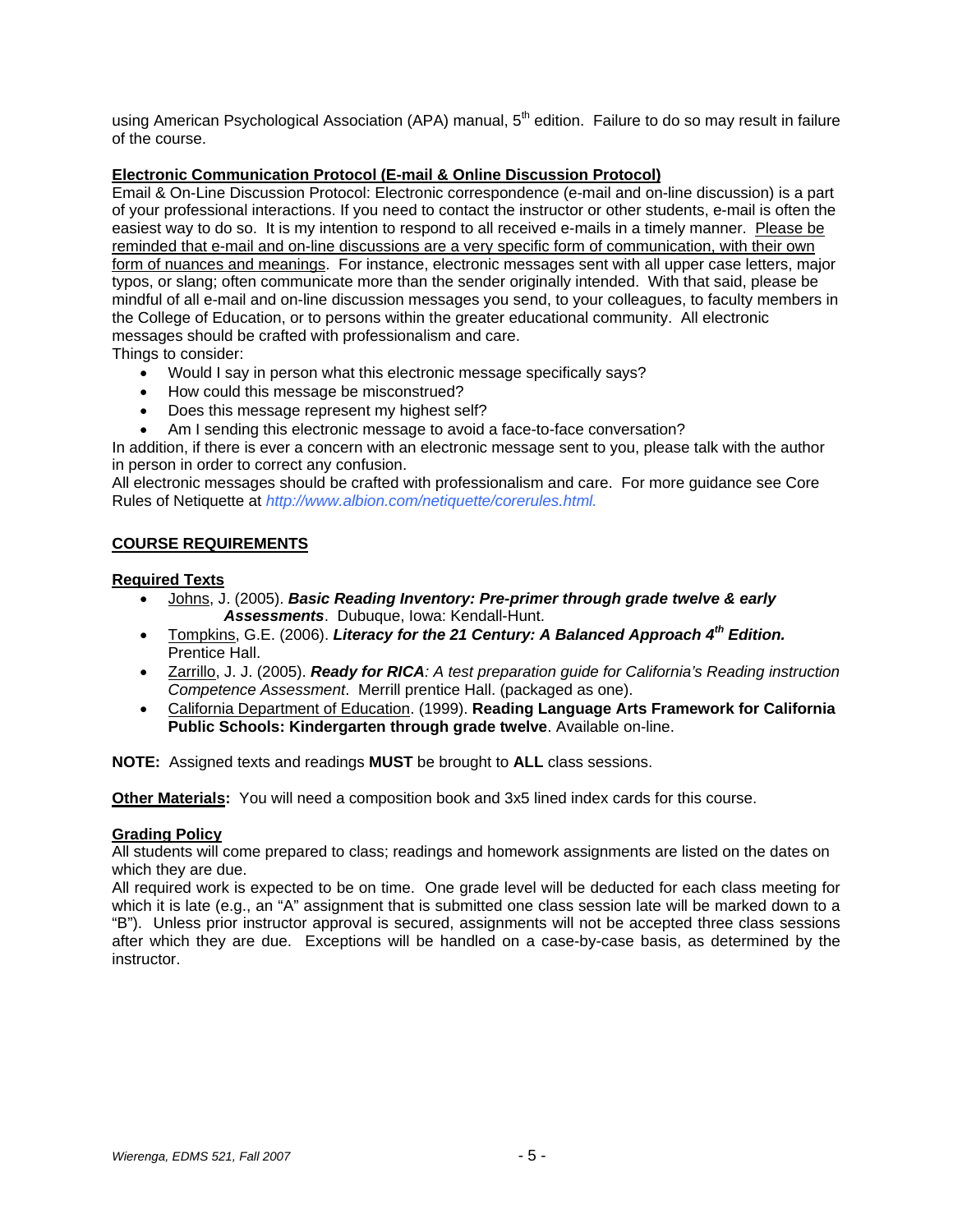### **Grading Emphasis**

It is expected that students will proofread and edit their assignments prior to submission. Students will ensure that the text is error-free (grammar, spelling), and ideas are logically and concisely presented. The assignment's grade will be negatively affected as a result of this oversight. Each written assignment will be graded approximately 80% on content and context (detail, logic, synthesis of information, depth of analysis, etc.), and 20% on mechanics (grammar, syntax, spelling, format, uniformity of citation, etc.). All citations, where appropriate, will use American Psychological Association (APA) format. Consult American Psychological Association (APA) Manual, 5<sup>th</sup> edition for citation guidance.

Grading will also include a component of "professional demeanor." Students will conduct themselves in ways that are generally expected of those who are entering the education profession. This includes but is not limited to:

- On-time arrival to all class sessions;
- Advance preparation of readings and timely submission of assignments;
- Respectful participation in all settings (e.g., whole group, small group, in/outside of class);
- Carefully considered, culturally aware approaches to solution-finding.

The following grading scale will be used:

| 93 – 100  |    | $75 - 79$    | C+ |
|-----------|----|--------------|----|
| $90 - 92$ | А- | $72 - 74$    | C. |
| 88 – 89   | B+ | $70 - 71$    | C- |
| 83 – 87   | R  | $60 - 69$    | n  |
| $80 - 82$ | B- | $59 -$ below | -F |

# **COURSE ASSIGNMENTS/POINTS POSSIBLE**

| 18 points  |
|------------|
| 20 points  |
| 34 points  |
| 10 points  |
| 10 points  |
| 8 points   |
| 100 points |
|            |

**Please note assignments are due whether or not you are present in class that day. On the required due date, turn in your assignment and a copy of the assignment rubric attached to your work.** 

**While this syllabus is carefully planned, it may be modified at any time in response to the needs and interests of the class.**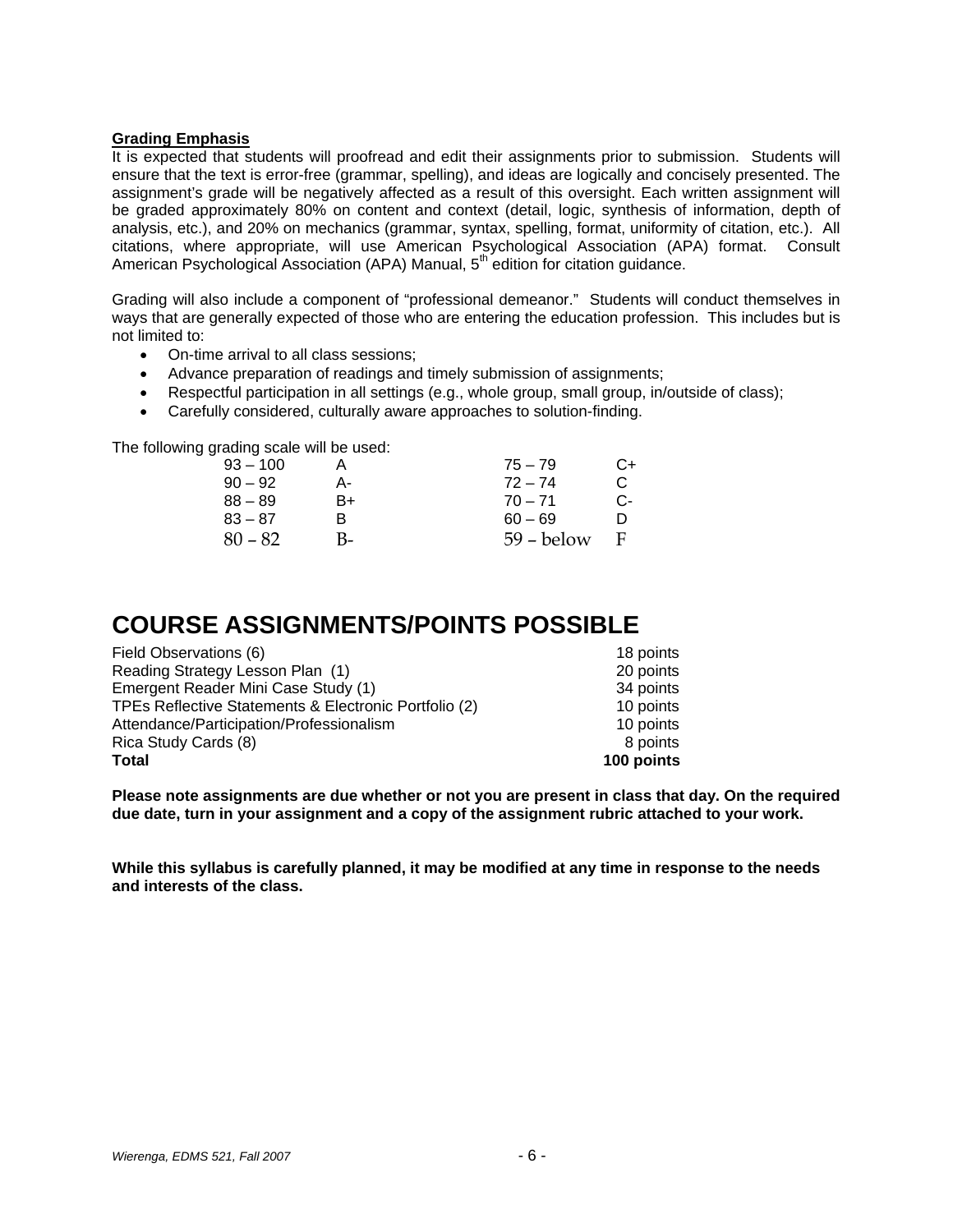| <b>Date</b>   | <b>Topic</b>                                                                          | <b>Reading Assignment Due</b>                                        |
|---------------|---------------------------------------------------------------------------------------|----------------------------------------------------------------------|
| Session 1     | Course Overview                                                                       | Tompkins chapter 1, 2 pp. 46-56                                      |
| 8-28-07       | <b>Balanced Literacy instruction</b>                                                  |                                                                      |
|               | Assessment informs instruction                                                        | ELA Standards (online at www.cde.ca.gov)                             |
|               |                                                                                       | Tompkins chapter 4 pp. 116-124;                                      |
|               | L2 reading/lang. acquisition<br>$\bullet$<br>The reading process                      | Tompkins chapter 9 p. 294-301                                        |
|               | Cueing system: Phonemic                                                               |                                                                      |
|               | Awareness (Domain #2)                                                                 | Zarillo chapter 1 & 3 (RICA cards)                                   |
|               | Emergent reader & CAP<br>$\bullet$                                                    | Johns Part 3                                                         |
|               |                                                                                       |                                                                      |
| Session 2     | Reading structure (emergent &<br>$\bullet$                                            | Tompkins chapters 3 & 4,<br>chapter 9 pp. 300-302 (CAP)              |
| $9 - 4 - 07$  | beginning)<br>Alphabetic code-Phonics (Domain #2)                                     |                                                                      |
|               | Concepts About Print (Domain #2)                                                      | Zarillo Chapters 3 & 4 (RICA cards)                                  |
|               | Reading Comprehension-narrative                                                       | Johns Part 3                                                         |
|               |                                                                                       | Tompkins chapters 7 & 8 pp.254-270                                   |
|               | Reading Strategy lesson: building background,<br>comprehension factors and strategies | Observation share (be prepared)                                      |
|               |                                                                                       |                                                                      |
| Session 3     | Phonics word recognition,<br>$\bullet$                                                | Johns, Basic Reading Inventory                                       |
| $9 - 11 - 07$ | identification, fluency                                                               | <b>ELA</b> standards                                                 |
|               | Spelling & word study (Domain #2)                                                     | Tompkins chapters 4 pp. 124-147 & 5;<br>chapter 9 pp. 314-315        |
|               | Reading Stages of Development                                                         | Zarillo chapters 5 & 6 (RICA cards)                                  |
|               | Reading Strategy lesson: grouping & interaction                                       | Tompkins chapter 10                                                  |
| Session 4     | Observations due (3) hard copy & file<br>Reading Strategy Lesson<br>$\bullet$         | Tompkins chapter 7 & 8                                               |
| $9 - 18 - 07$ | Reading assessment<br>$\bullet$                                                       | Zarillo chapters 2 & 7 (RICA cards)                                  |
|               | Planning, organizing and managing<br>$\bullet$                                        | Tompkins chapter 9 p. 305-310                                        |
|               | reading instruction (domain #1)                                                       | Johns                                                                |
|               | Vocabulary (Domain #4)<br>$\bullet$                                                   |                                                                      |
|               | Writing, word choice<br>$\bullet$                                                     | Zarillo chapters 11 & 12 (RICA cards)                                |
|               | Integration of oral language, reading                                                 | Tompkins chapter 2 pp. 57-73                                         |
|               | & writing (Domain #4)<br><b>TPEs</b>                                                  | Tompkins Chapter 6                                                   |
|               | Observations due (3) hard copy & file                                                 |                                                                      |
| Session 5     |                                                                                       | <b>RICA CARDS due</b><br>Tompkins chapter 13 pp. 400-415             |
| $9 - 25 - 07$ | Reading Workshop<br>Independent reading (Domain #3)                                   |                                                                      |
|               | Writing, syntax, grammar                                                              | Tompkins chapter 13 pp. 416-424                                      |
|               | Emergent Reader Mini-Case Study                                                       |                                                                      |
| Session 6     | Emergent Reader mini-case study &<br>٠                                                | Zarillo Chapter 1 & 14 (RICA Cards)                                  |
| $10 - 2 - 07$ | literacy                                                                              | Johns                                                                |
|               | Assessment (Domain #1)                                                                | Tompkins chapter 9                                                   |
|               | <b>Reading Strategy Lesson/Presentations Due</b>                                      | <b>TPE Reflection 1a (FO/Case Study)</b>                             |
| Session 7     | Comprehension of narrative text<br>$\bullet$                                          | Tompkins chapter 7 pp. 223-244                                       |
| 10-9-07       | (Domain #3)                                                                           | Tompkins chapter 12 & 13                                             |
|               | Response to lit (Domain #3)                                                           | ELD standards (available on-line at                                  |
|               | Case Study drafts<br><b>Reading Strategy Lesson/Presentation Due</b>                  | www.cde.ca.gov)<br><b>TPE Reflection 4 (Reading Strategy Lesson)</b> |
| Session 8     | Preparing for RICA                                                                    | No readings                                                          |
| 10-16-07      |                                                                                       |                                                                      |
|               | <b>Evaluation of Instructor</b>                                                       |                                                                      |
|               | Case Study Due round table discussions                                                | Due task stream entries must be "done"                               |

| <b>Course Outline</b>                                    |
|----------------------------------------------------------|
| (Timeline Subject to Change pending "Teachable" Moments) |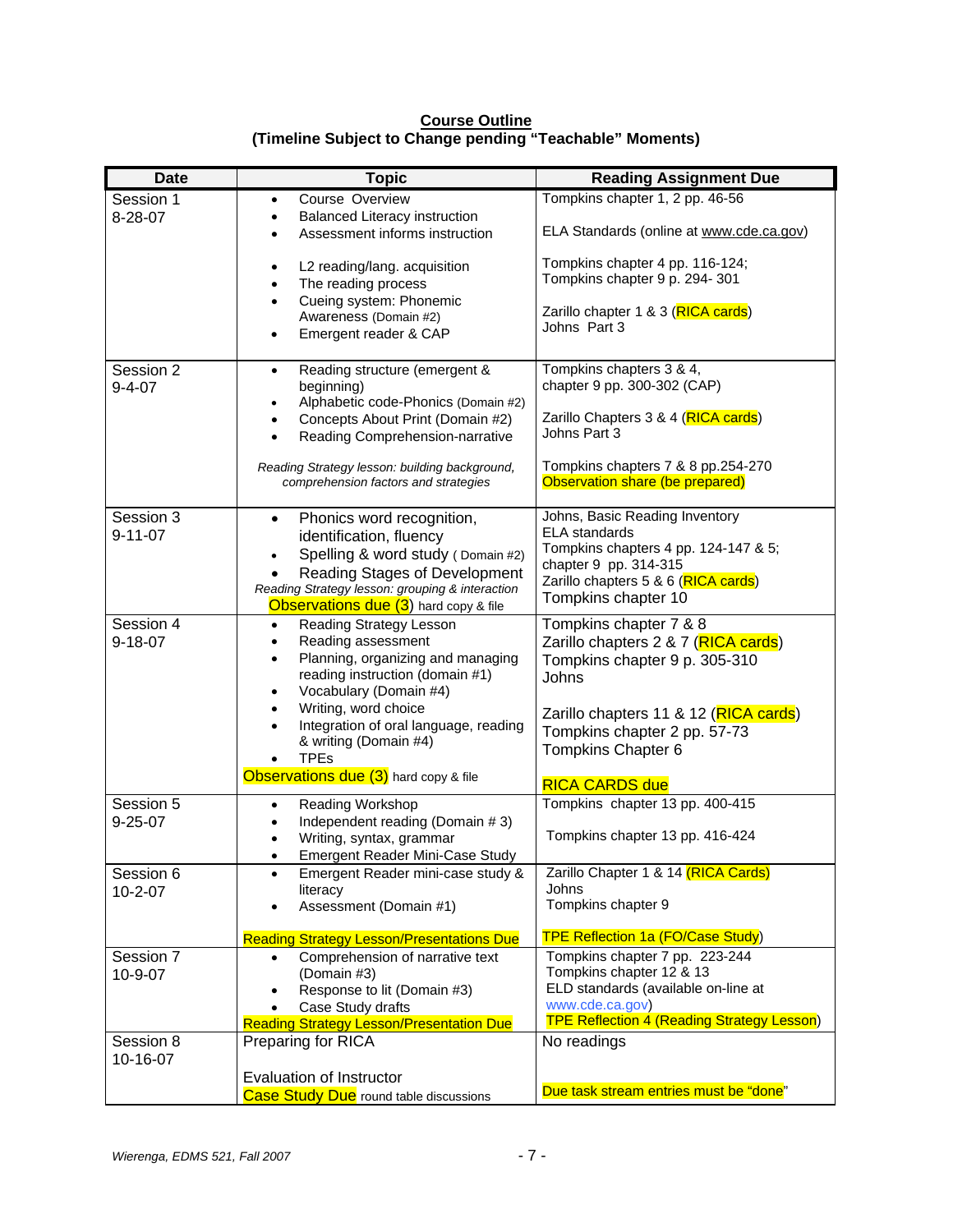### **ASSIGNMENTS:**

### **Field Observations (18 pts) (TPE 1A-Reading Artifact for Task Stream 3-portfolio))**

In the Literacy courses EDMS 521 and EDMS 522, you will complete Field Observation (FO) forms. Each Field Observation topic is related to a RICA area. Find the list of FO topics listed in the table below under the title of the literacy course you are taking this semester. Complete one Field Observation form for six (6) of these topics.

While observing in your classrooms, look for evidence of the following processes:

| <b>EDMS 521</b>                                    | <b>EDMS 522</b>                             |
|----------------------------------------------------|---------------------------------------------|
| Ongoing assessment (Ch. 1)                         |                                             |
|                                                    |                                             |
| Planning, organizing, managing reading instruction |                                             |
| (Ch. 2) (managing groups, classroom organization:  |                                             |
| time and physical layout)                          |                                             |
| Phonemic Awareness (Ch. 3)                         |                                             |
|                                                    |                                             |
| Concepts about Print (Ch. 4)                       | Content Area Literacy (Ch. 9)               |
|                                                    |                                             |
| Phonics Instruction and word Identification        | Independent Reading (Ch. 10)                |
| Strategies (Ch. 5)                                 |                                             |
| Spelling Instruction (Ch. 6)                       | Literacy Assessment (Ch. 1)                 |
|                                                    |                                             |
| Reading Comprehension - Narrative (Ch. 7)          | Reading Comprehension -                     |
| (not assessment) (guided reading)                  | Expository (Ch. 7)                          |
| Vocabulary Development (Ch. 12)                    | Literary Response and Analysis              |
|                                                    | (Ch. 8)                                     |
| Structure of the English Language (Ch. 13)         | Supporting Reading through Oral and Written |
|                                                    | Language (Ch. 11)                           |
| Supporting Reading through Oral and Written        |                                             |
| Language (Ch. 11)                                  |                                             |

You do not have to observe a separate lesson on each of the above areas. Several concepts may be integrated into one lesson or you might see evidence on bulletin boards or in student work. You need at **least six** written observations documenting what you observed.

#### *Note: In EDMS 521, you must accompany your FO assignment with the Task Stream "reflection" in order to earn full credit. In EDMS 521, your FO forms must all be placed into one (1) word document. This FO document is one of the artifacts for the TPE IA-Reading and you must attach it to that section of your e-portfolio on Task Stream.*

In a Field Observation, write your observations of lessons related to balanced literacy and the RICA content areas taught in this course. Jot notes about activities teachers and students engage in, room arrangement, instructional methods and materials, student groupings, etc. Be sure to write your observations of the teacher and students in the "Activity" section and explain what two things you would have done differently in the "Modifications" section. Observations are **turned in electronically to WebCT 6 and later submitted to Task Stream for completion of TPE 1A.** 

Use this format when completing each observation:

Your observations should be written on the left hand side of the FOB form and your reflections should be written on the right hand side of the FOB form. Please make sure to reserve your *judgments*, *opinions*, and *evaluations* for your reflections. Replicate the FOB form on your computer and type them in size 10 Arial or Times New Roman font. Compile all FOB forms into one document file.

Below, you see the FO form; save it to your word processing program. Field Observations are typed on a word processor to be submitted electronically to Web CT 6 and to your Task Stream electronic portfolio.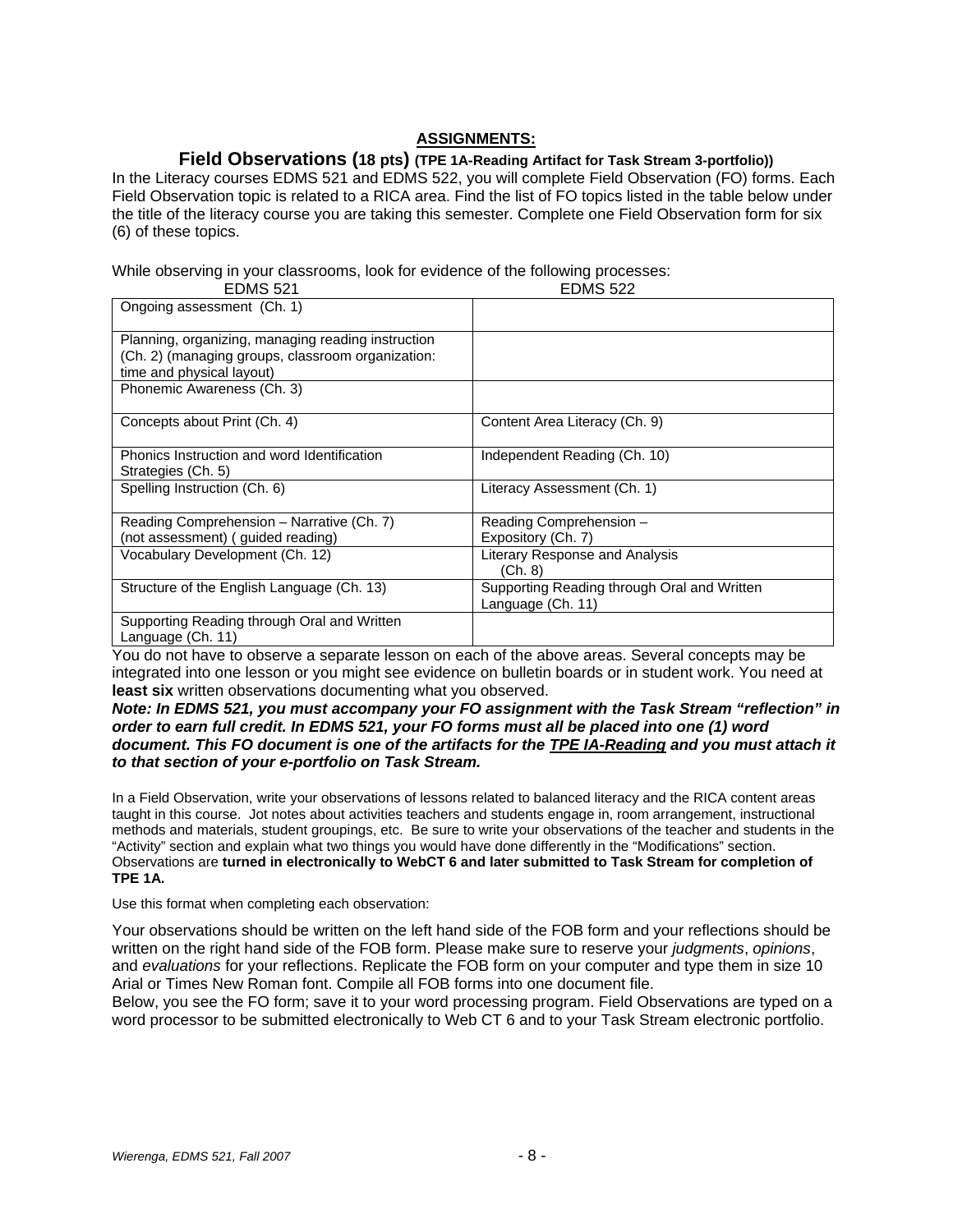Use this format when completing each observation:

| <b>Student Name</b>            |                          |
|--------------------------------|--------------------------|
| <b>Topic of Lesson</b>         |                          |
| Date/Time                      |                          |
| Place (school/grade/classroom) |                          |
| <b>Activity</b>                | <b>Reflective Notes</b>  |
|                                |                          |
|                                |                          |
|                                | <b>Modifications (2)</b> |
|                                |                          |

# **FIELD OBSERVATION FORM**

### **SAMPLE**

| Topic: RICA 5, Phonics                                                                                                                                                             | Date: 9/6/2006                                                                                                                                                                                                                                                                                                                                                                                                                                                                                                                                                                                                                                                                                         |
|------------------------------------------------------------------------------------------------------------------------------------------------------------------------------------|--------------------------------------------------------------------------------------------------------------------------------------------------------------------------------------------------------------------------------------------------------------------------------------------------------------------------------------------------------------------------------------------------------------------------------------------------------------------------------------------------------------------------------------------------------------------------------------------------------------------------------------------------------------------------------------------------------|
| <b>Grade Level: Kindergarten</b>                                                                                                                                                   | <b>Additional Descriptors: SEI class</b>                                                                                                                                                                                                                                                                                                                                                                                                                                                                                                                                                                                                                                                               |
| <b>Activity:</b>                                                                                                                                                                   | <b>Reflective Notes to Myself</b>                                                                                                                                                                                                                                                                                                                                                                                                                                                                                                                                                                                                                                                                      |
| Teacher taught "B" sound using alphabet cards and<br>the pocket chart. Students wrote words beginning<br>with B then illustrated the following – bird, ball,<br>balloon, and boat. | The teacher did a good job being inclusive with all<br>students. Accommodations were made for second<br>language learners when the teacher used some<br>words that were close cognates (ball-bola) to help<br>the students make connections. I noticed that one of<br>the children who have trouble focusing was seated<br>next to the teacher. She was very effective in<br>selecting children to participate in order to ensure<br>that the students did not get out of hand. I would<br>modify this lesson in order to help English learners<br>by using some cognates in Spanish and showing the<br>students how the beginning sounds work in their<br>language.<br>Modifications I would make (2) |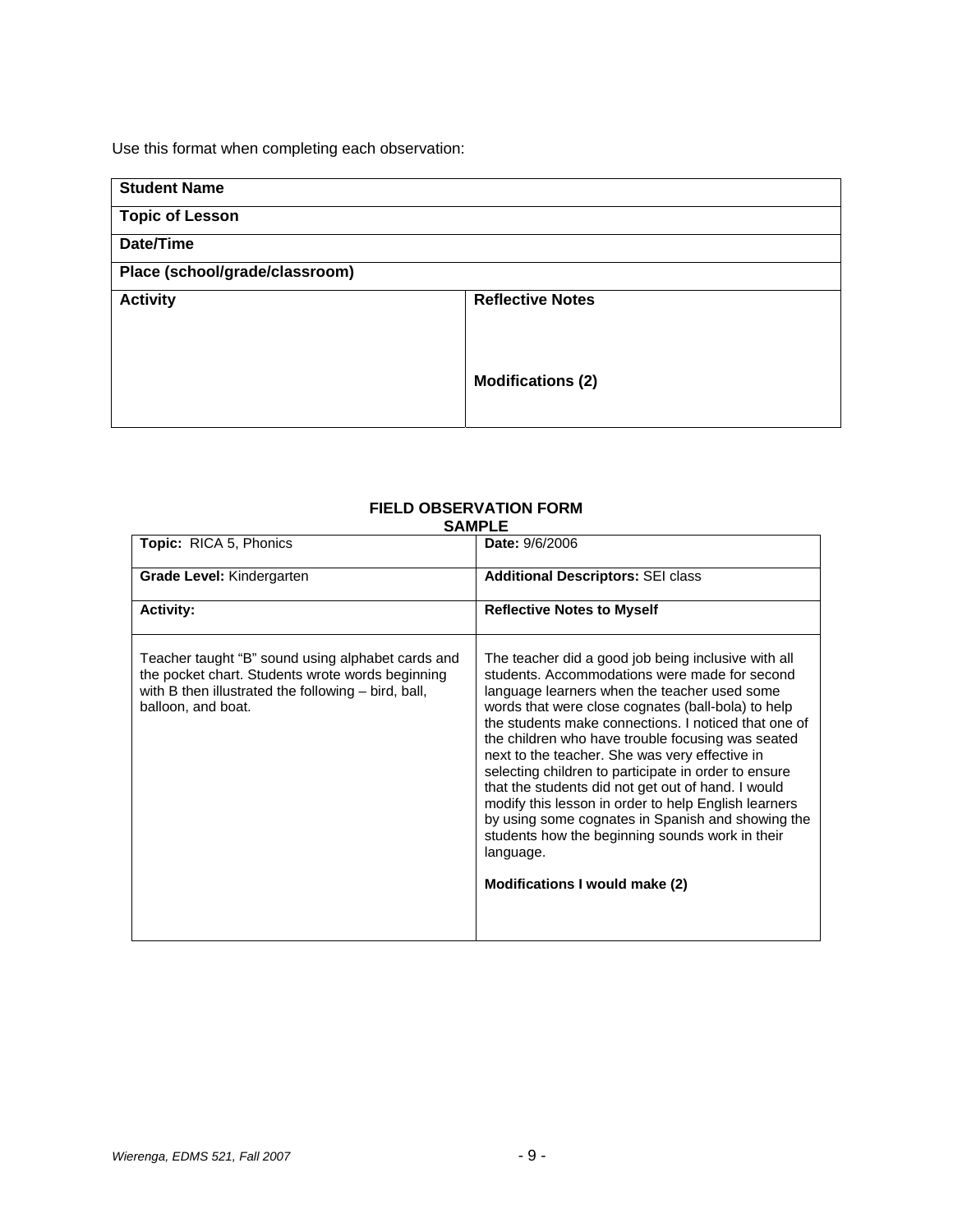### **Reflective Statement for TPE 1A:**

After completing the Field Observations, write a Reflective Statement for TPE 1A. See TPE Reflection Assignment Format near the end of this syllabus for directions on writing your reflection..

### **Assignment Description: Reading Strategy Lesson Plan (Task Stream Artifact - TPE 4) 20 pts**

In pairs, you will write and present a Reading Strategy Lesson Plan that is active, meaningful and accessible to diverse students. You will write and present a reading strategy lesson plan for a small group activity that takes into account student needs. They can be mini-lessons, direct instruction, inquiry, or any format you chose. Select a reading standard for your grade level to guide your objectives.

Sample lessons might include:

- $\triangleright$  Monitoring reading
- ¾ Comprehension
- $\triangleright$  Content area reading
- ¾ Phonics
- $\triangleright$  Phonemic awareness
- $\triangleright$  Organizing information while you read
- ightharpoonup Relating what you are reading to what you already know<br>  $\triangleright$  Finding the main idea of a story
- Finding the main idea of a story
- $\triangleright$  Identifying patterns in a text
- $\triangleright$  Using graphic organizers for comprehension

Your presentation will be evaluated based on the following criteria:

- **Presenters collaboratively teach the "THROUGH" of the written lesson plan**
- **demonstrate quality direct instruction of reading comprehension strategy**
- **demonstrate quality shared instruction of reading comprehension strategy**
- **demonstrate quality guided practice activity of reading comprehension strategy**
- **demonstrate quality SDAIE strategies throughout**
- **A graphic organizer is used effectively**

Use the lesson plan guide below to write your entire Reading Strategy Lesson Plan. This will be posted with TPE 4.

# **READING STRATEGY LESSON PLAN GUIDE**

**Facts About Learners:** Who are your students and how do they learn?

**The Reading Strategy:** What is the name of the reading strategy you plan to teach?

**English Language Arts Standard:** Write ONE standard your lesson teaches.

**Lesson Objective:** What you want students to be able to know and do. Include an (observable verb). Sample sentence frame: Complete this sentence frame: *Students will (demonstrate in writing, share out loud with a partner) the \_\_\_\_\_\_\_\_\_\_\_\_\_\_strategy to improve their reading comprehension while reading the children's story titled \_\_\_\_\_\_\_\_\_\_\_\_\_\_\_\_.* 

**Lesson Assessment:** Write criteria you plan to use to evaluate student's performance The assessment should be directly related to the lesson objective.

• Students will be able to

#### **INTO:**

Prior to the lesson, you must create the conditions needed for all students to fully participate in the lesson and, therefore, the INTO must include:

Write what you plan to do **before** your direct instruction to prepare students.

- We interest students in the topic by
- We relate the topic to students' lived experience by
- We activate students' prior knowledge related to the reading strategy by
- We build the needed background knowledge for the lesson by
- The three key vocabulary words we introduce are

#### **THROUGH:**

Write what you plan to do **during** your direct, shared and guided instruction.

- We model the reading comprehension strategy by
- Plan for explicit SDAIE instruction of the key concepts and skills which incorporates modeling and student interaction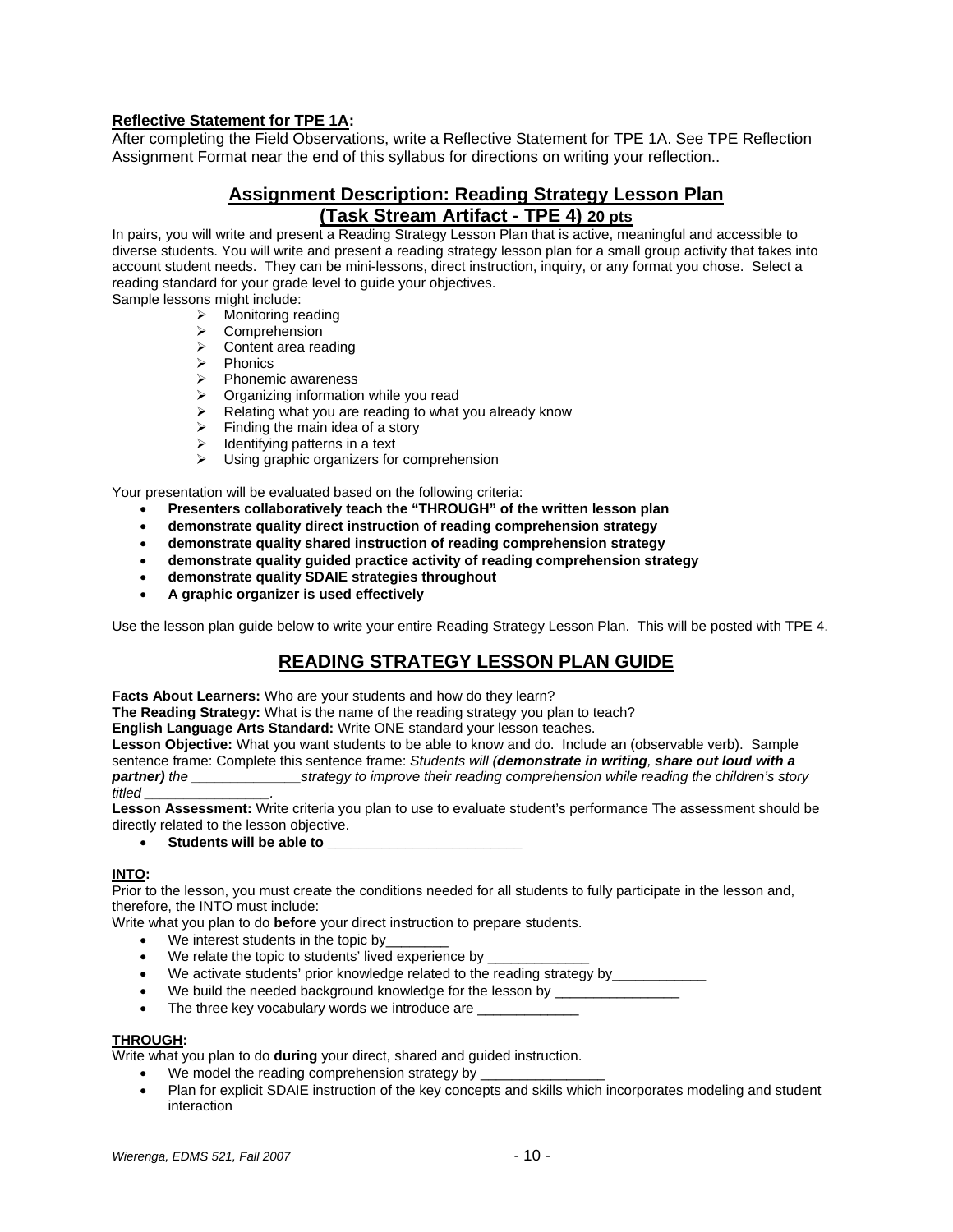- o Your modeling must reach a variety of learning modalities and intelligences.
- o Use of a graphic organizer is recommended (for ALL students).
- Plans for shared instruction which involves students in the key concepts and skill by following the teacher's lead.
	- o When leading the shared experience, provide visual and vocal points of reference to ensure all students can follow you.
- OPTIONAL: Plans for interactive instruction of the key concepts and skill in which the teacher and the students demonstrate the key concepts and skills together interactively.
	- o When taking turns with the students, plan to deal with errors in student performance in constructive, positive, encouraging and motivational ways.
- Plans for guided instruction in which the teacher provides students hands-on activities for students to work with each other to practice the key concepts and skills.
	- o When guiding the students' practice, plan to deal with errors in student performance in constructive, positive, encouraging and motivational ways.
	- o Describe the hands-on activity in detail and how your students will be grouped while practicing.

### **BEYOND:**

Write what you plan to do **after** practice so students can review and apply the reading strategy.

- Plans to review the lesson concepts and skill immediately after the lesson and also in the following days/weeks.
	- o Opportunities for review should include a variety of modalities and intelligences.
	- o
	- Plans to apply the key concepts and skill students learned in the lesson to other learning tasks. o Opportunities for application should include a variety of modalities and intelligences.

### **Reflective Statement for TPE 4:**

After completing the Reading Strategy Lesson, write a Reflective Statement for TPE 4 as you did for TPE 1A.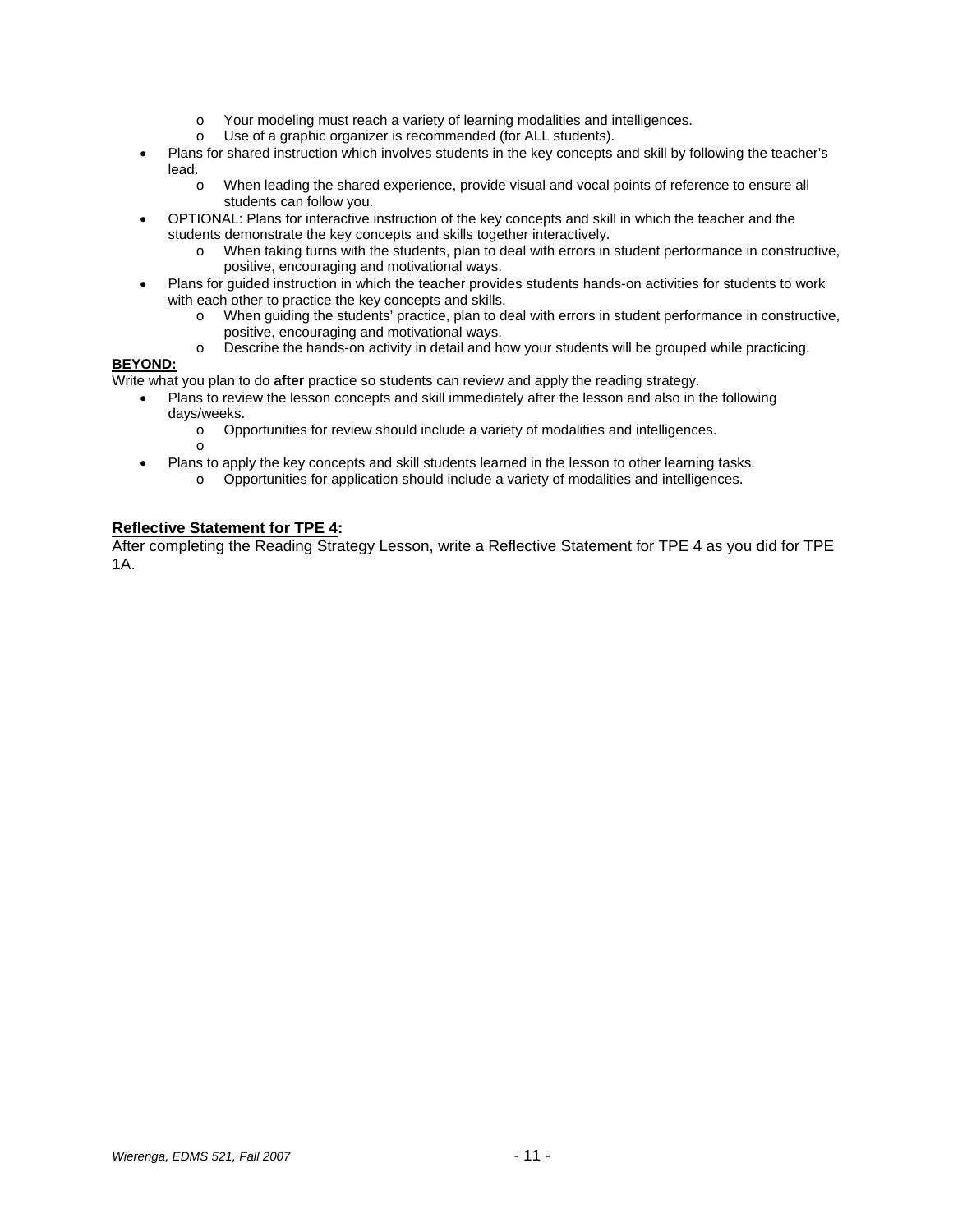# **Emergent Reader Mini-Case Study (35 pts)**

Gather and analyze data using emergent reader assessments to write a 5-page paper to share with your peers in round table discussions. We use the CSUSM Literacy Team's guide for conducting assessments and writing the case study. The procedures for conducting the assessments and writing the paper are described below:

### **ASSESS**

Choose a child between the ages of 3.5 - 6 years of age who is NOT yet a reader. Use the JOHNS text, part 3, "Early Literacy Assessments", to conduct the 5 emergent reader assessments listed below. Record the scores on the record booklets for each assessment. Place these in an appendix to be handed in to the professor on the due date for the paper.

- **Alphabet Knowledge** (Johns 463)
- **Writing** (Johns 465)
- **Literacy knowledge** Concepts About Print (Johns 466)
- **Wordless picture reading** (Johns 481) or **Phoneme Segmentation** (Johns 488)
- **Auditory discrimination** (Johns 486)

You will write a detailed paper that describes the emergent reader's strengths & needs and that explains an appropriate instructional strategy for helping the child to develop as a reader. Your paper must closely follow the guidelines outlined in the Mini-Case Study Guide below.

### **ANALYZE:**

Use the Profile of an Emergent Reader and the Qualitative Analysis of Early Literacy Assessment Insights forms found in Johns 496 and 497 to help you analyze the data from the assessments. On each line in the profile, mark and X on the spot that best represents the level of proficiency the child demonstrated according to the assessment data.

All data will be entered on a grid and data analyzed. Your grid should look like this (this becomes page 4 or your mini-case study):

| Assessments<br>Administered | What I have<br>learned from the<br>assessment and<br>where it occurs<br>in the data | <b>Patterns</b> | Strengths (+) and/or Areas of Need<br>$(-)$ |
|-----------------------------|-------------------------------------------------------------------------------------|-----------------|---------------------------------------------|
|                             |                                                                                     |                 |                                             |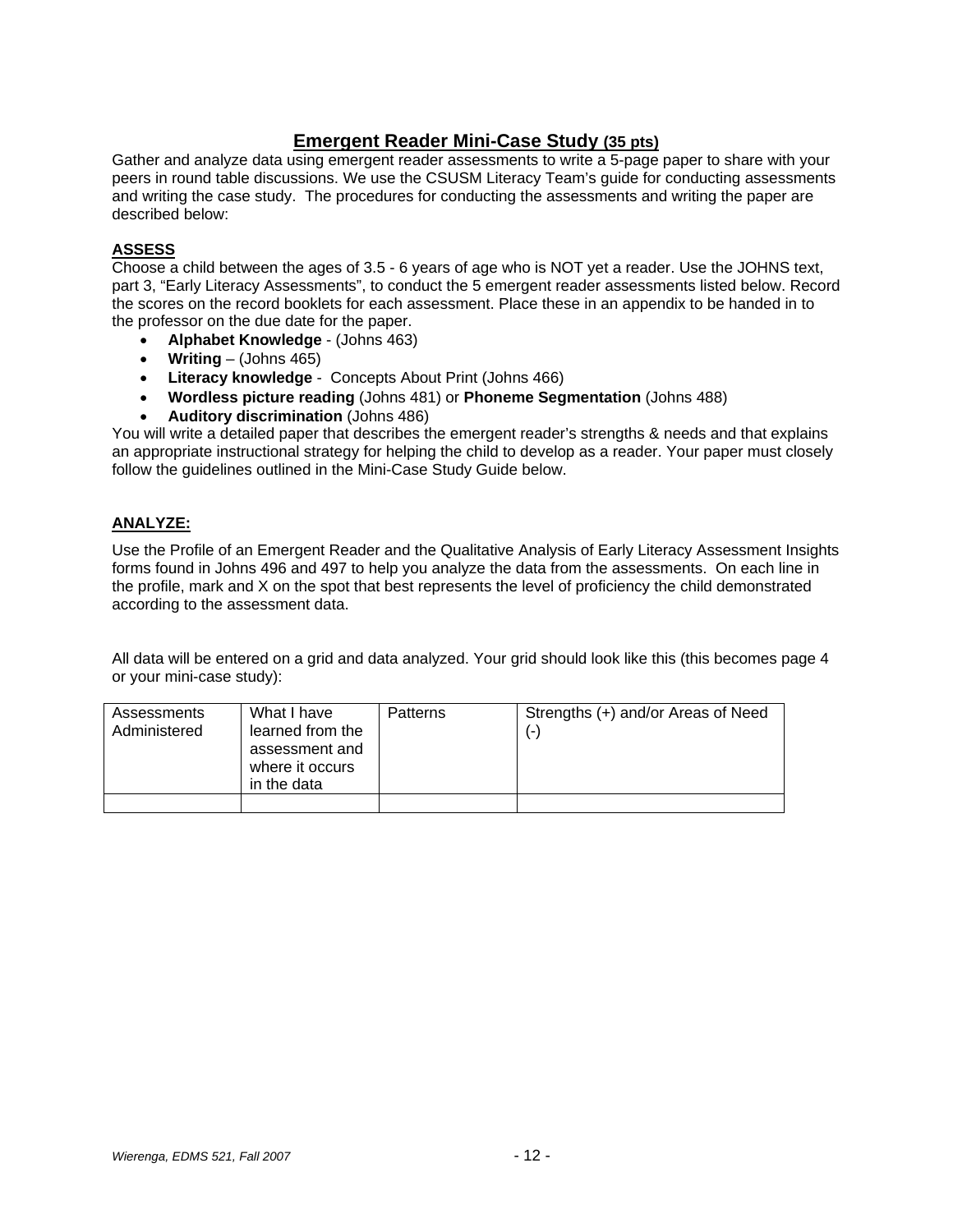### **REQUIRED COVER PAGE for EMERGENT READER MINI CASE STUDY**

### **Name: Date:**

#### **Mini case study check list**

- [ ] Emergent Reader Description
- [ ] Profile of an Emergent Reader (form from Johns)
- [ ] Description of Emergent Reader strengths
- [ ] Description of Emergent Reader needs
- [ ] Recommendation for Emergent Reader
- [ ] A hard copy of the Appendix should be handed to the professor (not submitted electronically). Do NOT put the appendix in the document with the other sections of your case study. Your appendix includes all assessment forms and records that you used to conduct the Emergent Reader Mini Case Study. Submit the appendix in hard copy form to instructor.

[ ] The student you choose for the Emergent Reader Mini Case Study **must NOT already be a reader.** It

is recommended that s/he be a child between 3.5 and 6 years of age.

### **EMERGENT READER MINI-CASE STUDY GUIDE**

#### *Be sure to write each subheading at the beginning of each section of your paper.*

### **SECTION 1: Emergent Reader Description**

Write a description of the child as an introduction to your mini case study. Be sure to use a pseudonym for the child and not the child's real name. Include details such as the child's age, interests, health, family background, home language, educational experience (preschool?) and any other relevant background information.

#### **SECTION 2: Emergent Reader Strengths**

Look at the Profile of an Emergent Reader, and identify the child's areas of literacy strength. Write a description of the child's strengths as an emergent reader. Identify the name of the strength and describe it. Next, explain what assessment data showed you this strength of the child. Make sure to use the data from the assessments to support your statements.

#### **SECTION 3: Emergent Reader Needs**

Look at the Profile of an Emergent Reader, and identify the child's areas of literacy need. Write a description of the child's needs as an emergent reader. Identify the name of the need and describe it. Next, explain what assessment data showed you this need of the child. Make sure to use the data from the assessments to support your statements.

#### **SECTION 4: Data Analysis Grid**

#### **SECTION 5: Recommendation for Emergent Reader**

Use the graphic organizer on the next page to organize a detailed paragraph describing your recommendation. You will write a description of **ONE instructional strategy / activity** that you recommend to help the child develop as a reader. The instructional strategy MUST be research based, specific, and address at least one of the student's identified needs.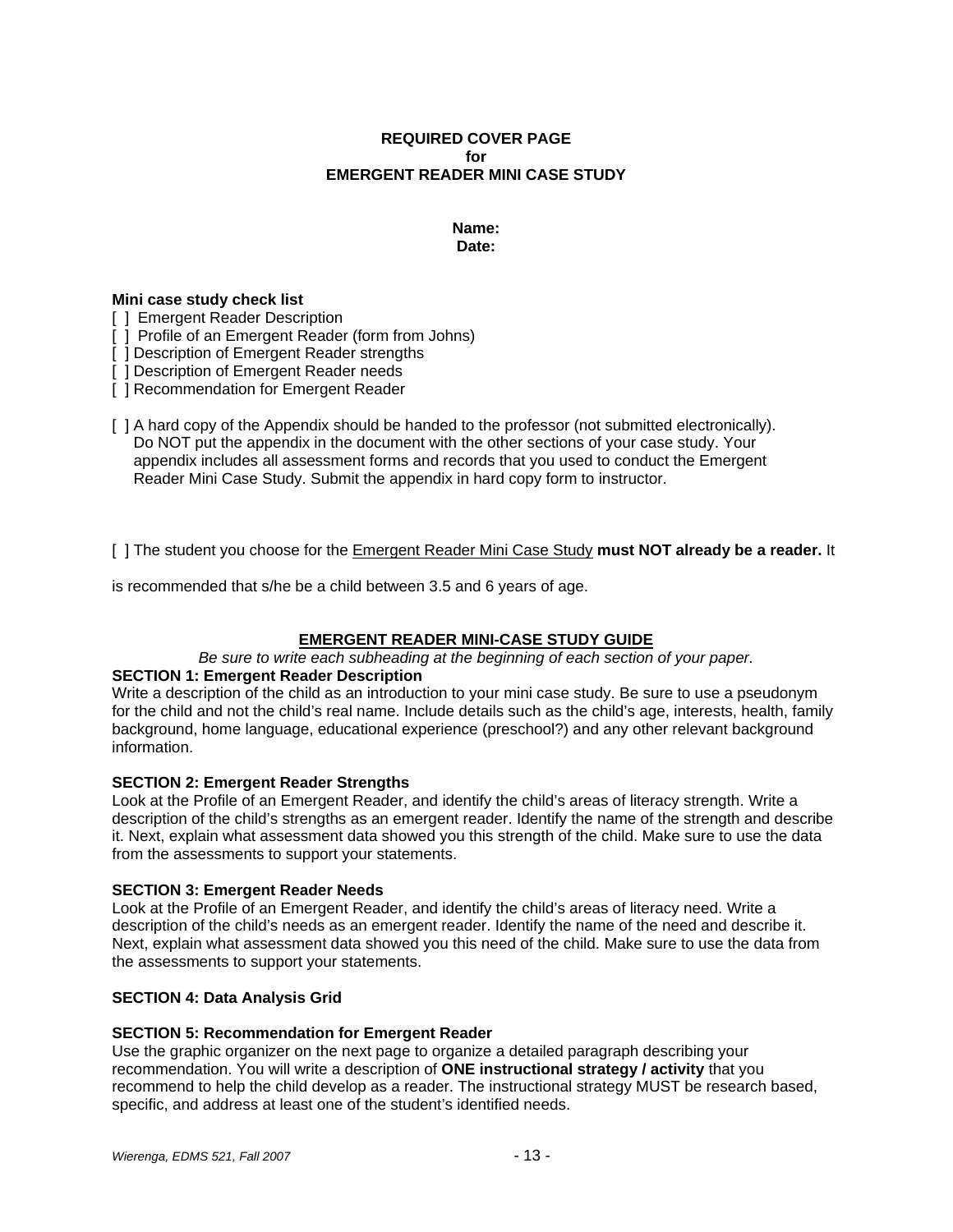### **GRAPHIC ORGANIZER FOR RECOMMENDATION For Emergent Reader Mini Case Study**

| Opening sentence: The need                                             | I have decided to develop recommendations to address the student's<br>literacy need of _________________                                                                                                                                                                                         |
|------------------------------------------------------------------------|--------------------------------------------------------------------------------------------------------------------------------------------------------------------------------------------------------------------------------------------------------------------------------------------------|
| The reason                                                             | Helping the student improve in this area of need is important                                                                                                                                                                                                                                    |
| Topic sentence                                                         | The one specific, research-based instructional strategy that I<br>recommend is called a state of the state of the state of the state of the state of the state of the state of the state of the state of the state of the state of the state of the state of the state of the state of the state |
| Describe the strategy                                                  | This instructional strategy called ________ isOR The way this<br>instructional strategy works is<br>(What the teacher does)<br>(What the student does)                                                                                                                                           |
| Explain how it helps                                                   | This instructional strategy will help the student improve by<br>This instructional strategy taps the student's strengths by                                                                                                                                                                      |
| Overall conclusions about<br>how you hope to see the<br>child improve. | Overall, I recommend that this instructional strategy be used<br>because<br>I believe that the emergent reader will grow in the following ways                                                                                                                                                   |

### **Emergent Reader Mini Case Study Rubric**

| Score of 4: 35 points          | Score of 3: 25 points               | Score of 2: 18 points               | Score of 1: 13 points              |
|--------------------------------|-------------------------------------|-------------------------------------|------------------------------------|
| The elements of the above      | The elements of the case            | Most of the elements of the         | The case study is                  |
| checklist are included in the  | study are included and              | case study have been                | incomplete:                        |
| case study and are             | presented:                          | included:                           | The case study is<br>$\bullet$     |
| presented clearly:             | The case study flows<br>$\bullet$   | The case is a little<br>$\bullet$   | disorganized and                   |
| The case study is well         | fairly well, but with               | difficult to follow                 | difficult to follow.               |
| organized and flows            | difficulties with flow of           | because if poor                     | Labeling is obscure<br>$\bullet$   |
| logically.                     | information.                        | organization.                       | and it is difficult to             |
| The case study<br>٠            | The case study<br>$\bullet$         | Items in the case study<br>٠        | locate data in the case            |
| contains headings that         | contains some                       | are not clearly labeled             | study.                             |
| separate and identify          | headings, yet not all of            | with information mixed              | It is unclear whether<br>$\bullet$ |
| the necessary                  | the data is clearly                 | together.                           | an analysis of the data            |
| elements of the case           | separated.                          | An attempt at analysis<br>$\bullet$ | has been done.                     |
| study.                         | An analysis has been<br>$\bullet$   | has been done:                      | No elaboration has<br>$\bullet$    |
| Each section of the<br>٠       | done, but in general in             | however, few                        | been provided as                   |
| case study data                | nature and not specific             | examples are provided               | support.                           |
| indicates that an              | enough.                             | for elaboration.                    | The case study is not<br>$\bullet$ |
| analysis has been              | Each section of the<br>$\bullet$    | Overall, the reader is<br>٠         | useful for instructional           |
| conducted.                     | analysis contains                   | unsure of exactly what              | purposes.                          |
| Specific examples<br>$\bullet$ | some specific                       | has been done and                   |                                    |
| from the data are used         | examples that support               | what will be done for               |                                    |
| in the analysis to             | elaboration; however,               | the student assessed.               |                                    |
| provide elaboration.           | some examples have                  | The case study may<br>$\bullet$     |                                    |
| The case study is very<br>٠    | not been provided.                  | be used for                         |                                    |
| useful for instructional       | The case study data is<br>$\bullet$ | instructional purposes              |                                    |
| purposes and will              | useful for instructional            | but does not support                |                                    |
| support improved               | purposes but unclear                | logical improvement in              |                                    |
| student achievement.           | about how it would                  | student achievement.                |                                    |
|                                | support improved                    |                                     |                                    |
|                                | student achievement                 |                                     |                                    |
|                                | in literacy                         |                                     |                                    |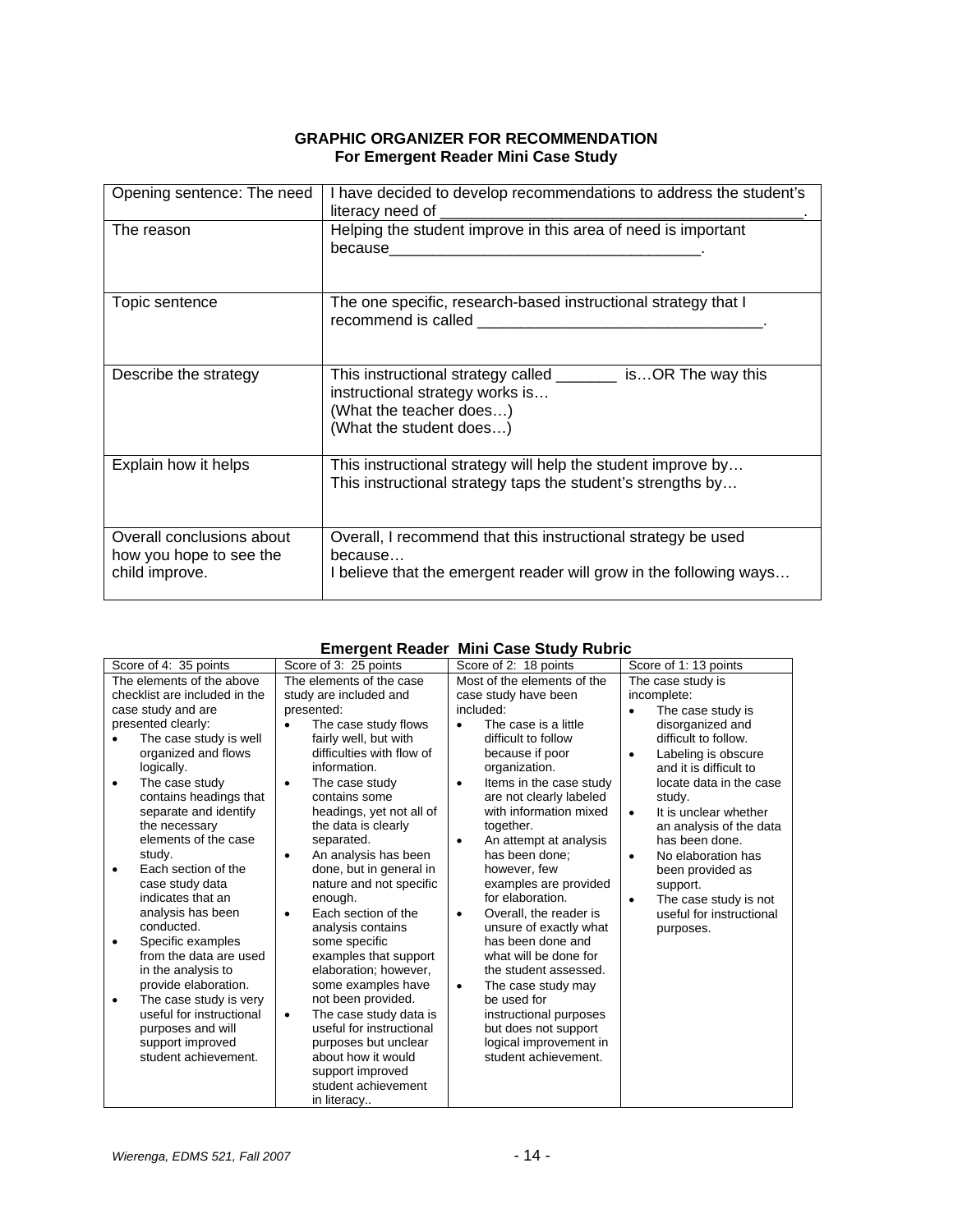# **Assignment Description: Teacher Performance Expectations & Task Stream:**

The table below lists each elementary literacy course and their required TPE's and artifacts.

| <b>CLASS</b>    | TPE | <b>ARTIFACT</b>                            |
|-----------------|-----|--------------------------------------------|
| <b>EDMS 521</b> | 1Α  | <b>Field Observations</b>                  |
| <b>EDMS 521</b> | Δ   | <b>Literacy Strategy Lesson</b>            |
|                 |     |                                            |
| <b>EDMS 522</b> |     | <b>Case Study: Assessment Sections</b>     |
| <b>EDMS 522</b> | 8   | <b>Case Study: Introduction to Student</b> |

The courses in Elementary Literacy EDMS 521 and EDMS 522 require that you address a total of four (4) TPE's for your Task Stream electronic portfolio. You will address these by completing course assignments that serve as artifacts for the TPE's and by writing "reflections" about TPE's. The assigned TPE artifacts and reflections must be submitted, responded to, and archived via Task Stream. **Any student having difficult with access to Task Stream must make arrangements with the instructor** *BEFORE* **the first Task Stream Assignment is due or will lose points for each TPE not submitted.** Use the following format for the TPE reflections:

# **TPE Reflection Format**

### **TPE Reflection Assignment for TPE 1A and TPE 4**

**Paragraph 1**: This paragraph shares about how you see yourself

- implementing the basic components of a balanced reading program (TPE 1A) or
- finding ways to provide access for all of your students, including ELLs, to the core curriculum (TPE 4).

In this paragraph you want to incorporate the language of the TPEs. This is a descriptive paragraph. Please *describe the TPE* in your own words. This is NOT a lengthy paragraph, it is more of a "summary in my own words".

**Paragraph 2:** This is an analysis/explanation paragraph. This paragraph demonstrates what you observed in your observations or your reading strategy lesson that addresses the TPE. Analyze the artifact for how it demonstrates your understanding of the TPE and make explicit links between the artifact and the TPE.

**Paragraph 3:** This paragraph makes a case in which you provide evidence from your work and your learning that assures the reader you have met the TPE. This is a reflective paragraph. Please reflect on the "big picture" as to why this TPE is important to you as teachers and to your students as learners.

Your Reflective Statement should be approximately 200-300 words. *You must attach your Field Observations as an artifact to TPE 1a and your Reading Strategy Lesson as an Artifact for TPE4 to support your ideas for your reflective statement.* You may attach other artifacts supporting your ideas; the same artifact may appear in multiple TPE reflections. When you submit each TPE reflection, you receive feedback from me. When the reflection is finalized, it will become a permanent record in your Task Stream Portfolio. You may return to the TPE at another point in your program and make modifications as your understanding deepens.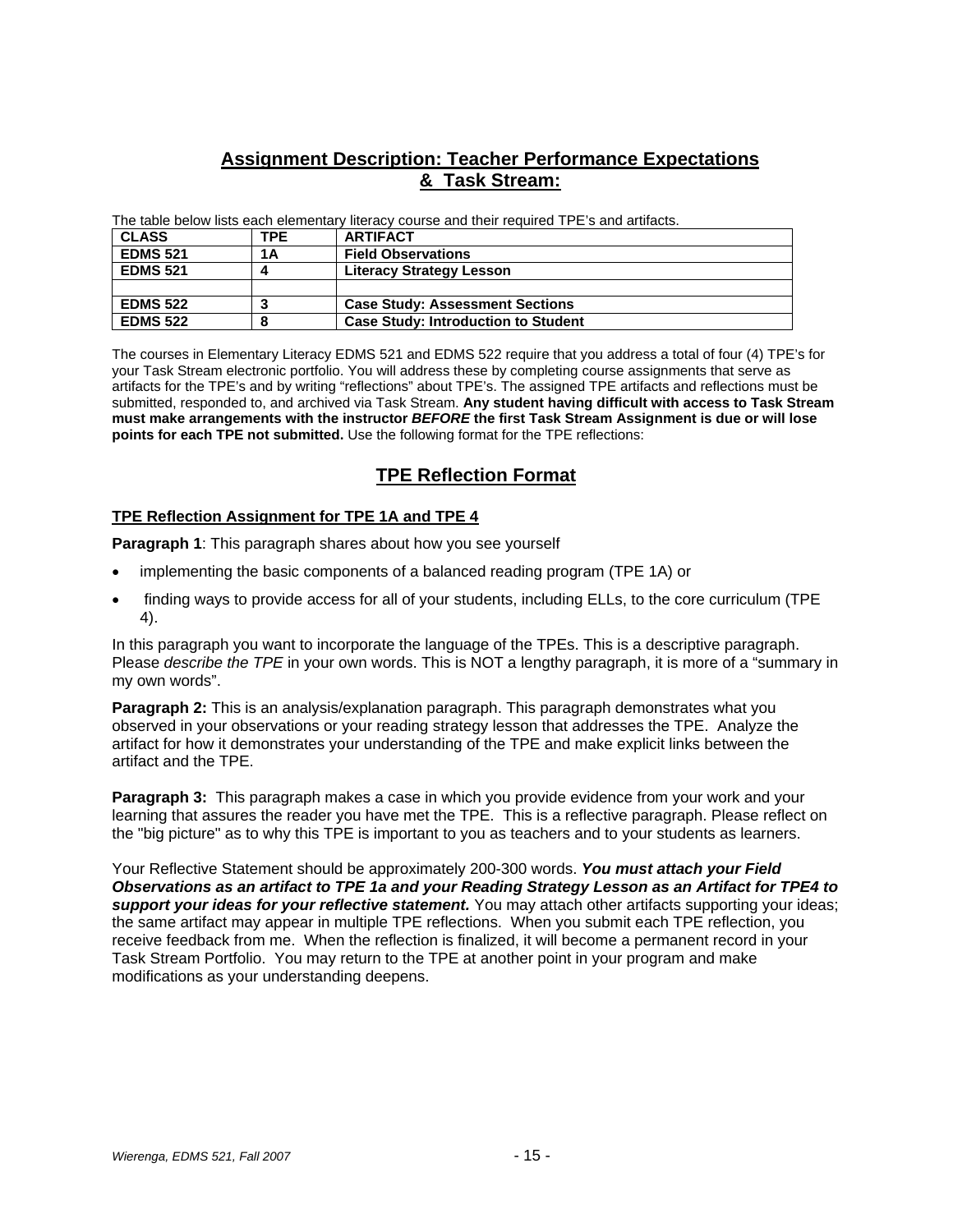### **Samples**

Read over the TPE and use it as a foundation to write your reflection. Use sentences, such as,

- In order to make content accessible to all students, I will...,
- I will provide opportunities to practice by ...,
- I will motivate students by … as demonstrated by.

Also, use the concepts of the TPEs, such as,

- I will **motivate** by …,
- I will **teach** by …
- I will **re-teach** by …,
- I will **provide** opportunities for practice by…

#### *FOR EXAMPLE (using the reading strategy lesson plan):*

The development of my lesson plan demonstrates my understanding of Standards Based Instruction and TPE 4: Making Content Accessible. This lesson plan addresses the Language Arts Standard \_\_\_\_\_\_\_\_\_\_\_\_\_\_\_\_\_\_\_\_\_\_\_\_\_\_\_\_\_\_\_ grade class of varying abilities, skills, and proficiencies. I have used the following materials to reinforce state-adopted academic content standards \_\_\_\_\_\_.

In my lesson, I have made content accessible to all students in several ways, including \_\_\_\_\_, \_\_\_\_\_, and \_\_\_\_\_. This creates a lesson that is balanced and comprehensive.

I used the following strategies to reinforce content (SDAIE, MULTIPLE INTELLIGENCES, PRIMARY LANGUAGE SUPPORT, VISUAL, MANIPULATIVES, PHYSICAL MODELS, WRITTEN AND ORAL PRESENTATION, and VISUAL AND PEERFORMIG ARTS AND DIAGRAMS). Some examples include: \_

In my lesson, I provide the following opportunities for students to practice and apply what they have learned

I motivate students by

\_\_\_\_\_\_\_\_\_\_\_\_\_\_\_\_\_\_\_\_\_.

\_\_\_\_\_\_\_\_\_\_.

I am able to incorporate technology by using the following \_\_\_\_\_\_\_\_\_\_\_\_\_\_\_\_\_\_\_\_\_\_

For those students not comprehending, I use the following strategies to re-teach and foster access and comprehension for all students \_

I will foster a creative and imaginative atmosphere by \_\_\_\_\_\_\_\_\_\_\_\_\_\_.

In my lessons, I take into account students' level of achievement by including the following modifications: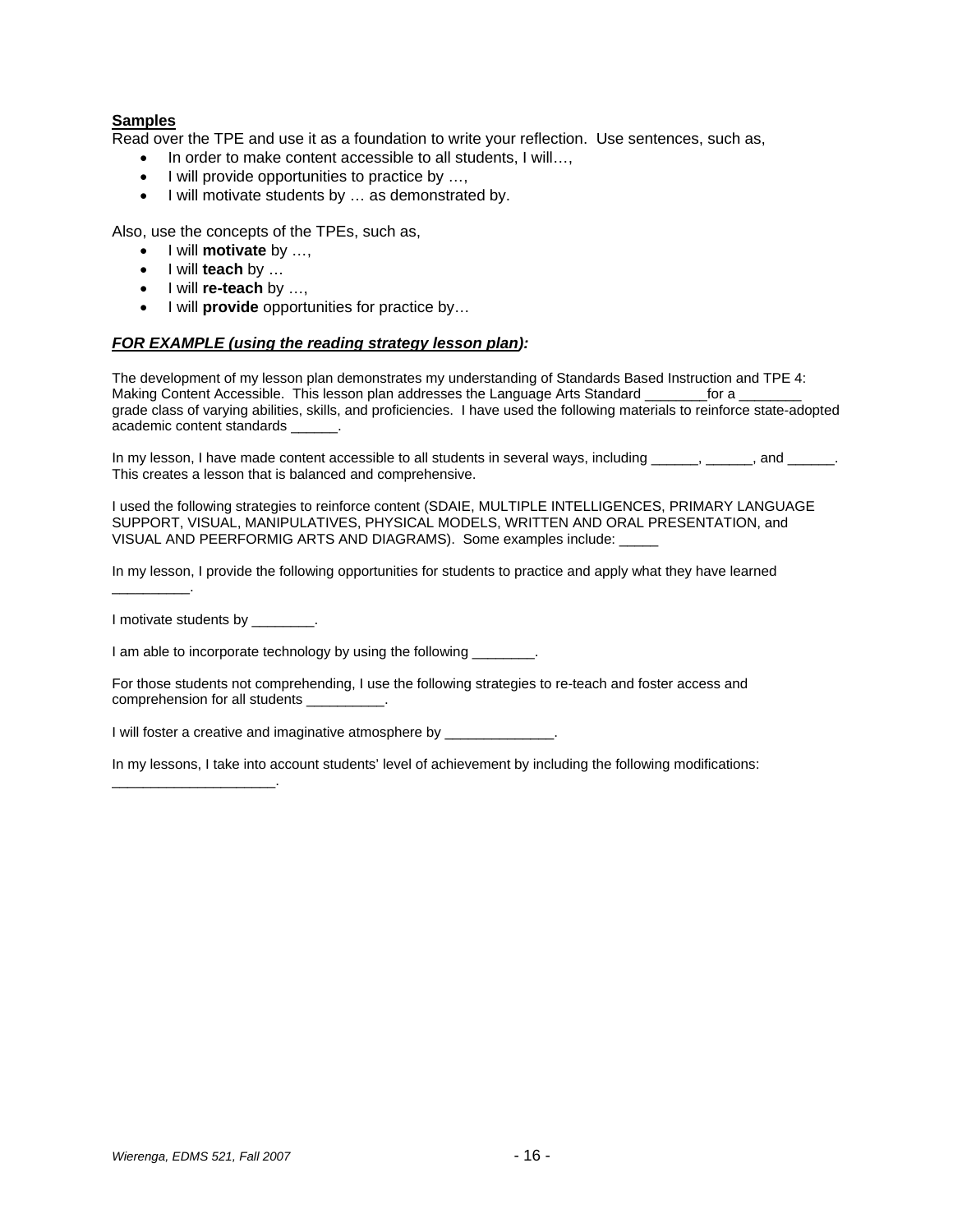# **RICA STUDY CARDS (Quiocho, 2000)**

It is highly recommended that you complete a RICA study sheet (or cards) for at least **eight (8**) of the RICA areas covered in the course. We will have a RICA study session at the end of the course. RICA study sheets (or cards) include information on (a) what the content area is about, (b) ways of assessing it, (c) ways of teaching it, and (d) accommodations. Besides the course readings, Dr. Alice Quiocho's web site can also serve as a resource. The address is: http://www.csusm.edu/Quiocho. Click on "reading instruction portfolio." See the section on accommodations for ideas on ways to support second language learners. Note: See **www.ed.gov/free/** for free Educational Materials.

It is also highly recommended that students attend a RICA test preparation workshop offered by Dr. Alice Quiocho. The Extended Studies Catalog lists dates and prices of test prep workshops.

| Component | <b>How to Assess</b> | <b>How to Teach It</b><br>(Strategies) | <b>Accommodations</b> |
|-----------|----------------------|----------------------------------------|-----------------------|
|           |                      |                                        |                       |
|           |                      |                                        |                       |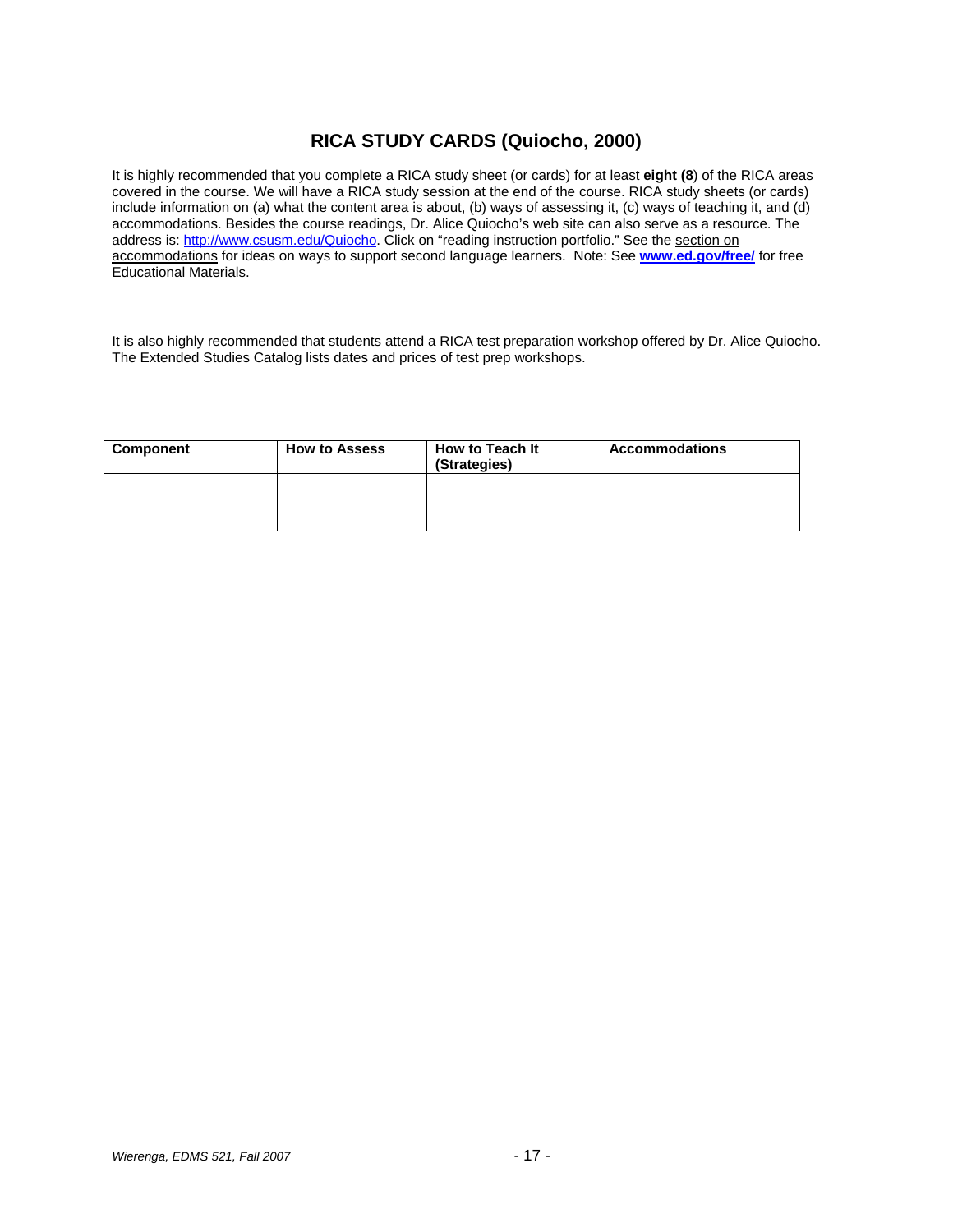| PART 1:                                                                                                                                            | <b>PART 2:</b>                                                                                                                    | <b>PART 3:</b>                                                                                      |
|----------------------------------------------------------------------------------------------------------------------------------------------------|-----------------------------------------------------------------------------------------------------------------------------------|-----------------------------------------------------------------------------------------------------|
| <b>LANGUAGE STRUCTURE AND</b>                                                                                                                      | <b>METHODOLOGY OF BILINGUAL,</b>                                                                                                  | <b>CULTURE AND</b>                                                                                  |
| <b>FIRST- AND SECOND-LANGUAGE</b><br><b>DEVELOPMENT</b>                                                                                            | <b>ENGLISH LANGUAGE</b><br>DEVELOPMENT, AND CONTENT<br><b>INSTRUCTION</b>                                                         | <b>CULTURAL DIVERSITY</b>                                                                           |
| I. Language Structure and Use:<br><b>Universals and Differences</b><br>(including the structure of English)                                        | I. Theories and Methods of<br><b>Bilingual Education</b>                                                                          | I. The Nature of Culture                                                                            |
| The sound systems of language<br>А.<br>(phonology)                                                                                                 | Foundations<br>А.                                                                                                                 | Definitions of culture<br>А.                                                                        |
| Word formation (morphology)<br>В.                                                                                                                  | Organizational models: What works<br>В.<br>for whom?                                                                              | <b>B.</b> Perceptions of culture                                                                    |
| Syntax<br>C.                                                                                                                                       | Instructional strategies<br>C.                                                                                                    | Intra-group differences (e.g., ethnicity,<br>С.<br>race, generations, and micro-cultures)           |
| <b>D.</b> Word meaning (semantics)                                                                                                                 | II. Theories and Methods for Instruction<br>In and Through English                                                                | Physical geography and its effects on<br>D.<br>culture                                              |
| Language in context<br>Е.                                                                                                                          | Teacher delivery for both English<br>А.<br>language development and content<br>instruction                                        | Cultural congruence<br>Е.                                                                           |
| Written discourse<br>F.                                                                                                                            | Approaches with a focus on English<br>В.<br>language development                                                                  | II. Manifestations of Culture: Learning<br><b>About Students</b>                                    |
| Oral discourse<br>G.                                                                                                                               | Approaches with a focus on content<br>C.<br>area instruction (specially designed<br>academic instruction delivered in<br>English) | A. What teachers should learn about their<br>students                                               |
| Nonverbal communication<br>Н.                                                                                                                      | Working with paraprofessionals<br>D.                                                                                              | How teachers can learn about their<br>В.<br>students                                                |
| L.<br>Language Change                                                                                                                              |                                                                                                                                   | C. How teachers can use what they learn<br>about their students (culturally<br>responsive pedagogy) |
| II. Theories and Factors in First- and<br><b>Second-Language Development</b>                                                                       | III. Language and Content Area<br><b>Assessment</b>                                                                               | <b>III. Cultural Contact</b>                                                                        |
| Historical and current theories and<br>А.<br>models of language analysis that have<br>implications for second-language<br>development and pedagogy | A. Purpose                                                                                                                        | Concepts of cultural contact<br>А.                                                                  |
| <b>B.</b> Psychological factors affecting first- and<br>second-language development                                                                | B.<br>Methods                                                                                                                     | В.<br>Stages of individual cultural contact                                                         |
| Socio-cultural factors affecting first- and<br>С.<br>second-language development                                                                   | C.<br>State mandates                                                                                                              | The dynamics of prejudice<br>С.                                                                     |
| Pedagogical factors affecting first- and<br>D.<br>second-language development                                                                      | Limitations of assessment<br>D.                                                                                                   | Strategies for conflict resolution<br>D.                                                            |
| Political factors affecting first- and<br>Е.<br>second-language development                                                                        | Technical concepts<br>Е.                                                                                                          | IV. Cultural Diversity in U.S. and CA                                                               |
|                                                                                                                                                    |                                                                                                                                   | <b>Historical perspectives</b><br>Α.                                                                |
|                                                                                                                                                    |                                                                                                                                   | Demography<br>В.                                                                                    |
|                                                                                                                                                    |                                                                                                                                   | Migration and immigration<br>C.                                                                     |